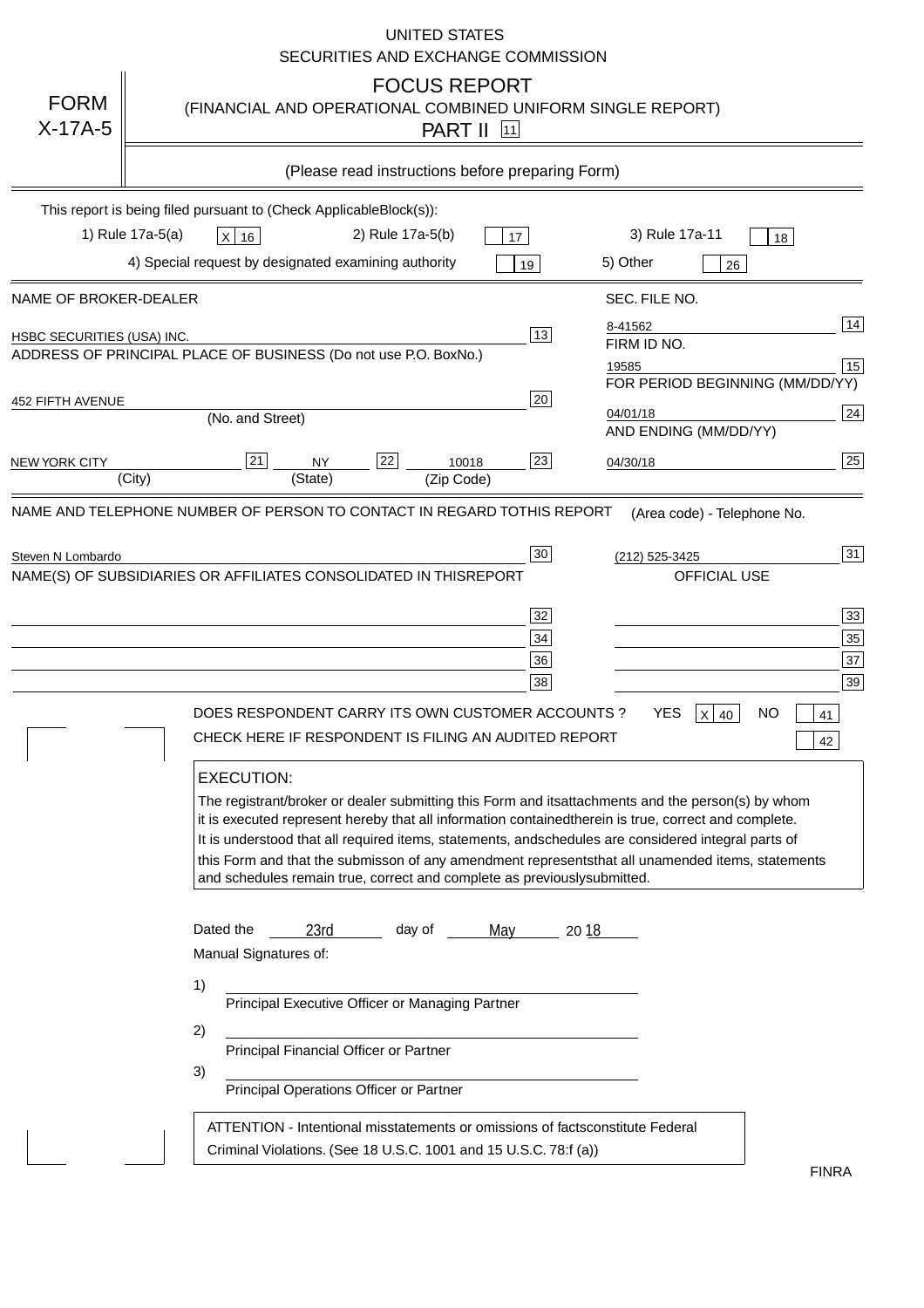### BROKER OR DEALER

HSBC SECURITIES (USA) INC.

04/30/18

as of

# STATEMENT OF SEGREGATION REQUIREMENTS AND FUNDS IN SEGREGATION FOR CUSTOMERS TRADING ON U.S. COMMODITY EXCHANGES

| SEGREGATION REQUIREMENTS (Section 4d(2) of the CEAct)                                          |      |                      |        |
|------------------------------------------------------------------------------------------------|------|----------------------|--------|
| 1. Net ledger balance                                                                          |      |                      |        |
| A. Cash                                                                                        | \$   | 428,353,706 7010     |        |
| B. Securities (at market)                                                                      |      | 1,319,055,833 7020   |        |
| 2. Net unrealized profit (loss) in open futures contracts<br>traded on a contract market       |      | (176, 198, 510) 7030 |        |
| 3. Exchange traded options                                                                     |      |                      |        |
| A. Add market value of open option contracts purchased on a<br>contract market                 |      | 248,457,135 7032     |        |
| B. Deduct market value of open option contracts granted (sold)<br>on a contract market         |      | 49,968,484) 7033     |        |
| 4. Net equity (deficit) (add lines 1, 2, and 3)                                                |      | 1,769,699,680 7040   |        |
| 5. Accounts liquidating to a deficit and accounts with debit<br>balances                       |      |                      |        |
| - gross amount<br>59,698,580                                                                   | 7045 |                      |        |
|                                                                                                |      |                      |        |
| 59,698,580) 7047<br>Less: amount offset by customer owned securities                           |      |                      | 0 7050 |
| 6. Amount required to be segregated (add lines 4 and 5)                                        | \$   | 1,769,699,680        | 7060   |
|                                                                                                |      |                      |        |
| FUNDS IN SEGREGATED ACCOUNTS                                                                   |      |                      |        |
| 7. Deposited in segregated funds bank accounts                                                 |      |                      |        |
| A. Cash                                                                                        |      | 29,642,310           | 7070   |
| B. Securities representing investments of customers' funds<br>(at market)                      |      | $\Omega$             | 7080   |
| C. Securities held for particular customers or option customers<br>in lieu of cash (at market) |      | 183,946,140 7090     |        |
| 8. Margins on deposit with derivatives clearing organizations<br>of contract markets           |      |                      |        |
| A. Cash                                                                                        | \$   | 425,113,006          | 7100   |
| B. Securities representing investments of customers' funds<br>(at market)                      |      | $\mathbf 0$          | 7110   |
| C. Securities held for particular customers or option customers<br>in lieu of cash (at market) |      | 1,088,998,494        | 7120   |
| 9. Net settlement from (to) derivatives clearing organizations<br>of contract markets          |      | (53,952,584)         | 7130   |
| 10. Exchange traded options                                                                    |      |                      |        |
| A. Value of open long option contracts                                                         |      | 248,457,135 7132     |        |
| B. Value of open short option contracts                                                        |      | 49,968,484 7133      |        |
| 11. Net equities with other FCMs                                                               |      |                      |        |
| A. Net liquidating equity                                                                      |      | 9,682,513 7140       |        |
| B. Securities representing investments of customers' funds<br>(at market)                      |      |                      | 7160   |
| C. Securities held for particular customers or option customers<br>in lieu of cash (at market) |      |                      | 7170   |
| 12. Segregated funds on hand (describe:                                                        |      | 46,111,200           | 7150   |
| 13. Total amount in segregation (add lines 7 through 12)                                       |      | 1,928,029,730 7180   |        |
| 14. Excess (deficiency) funds in segregation (subtract line 6 from line 13)                    | \$.  | 158,330,050 7190     |        |
| 15. Management Target Amount for Excess funds in segregation                                   | £    | 147,000,000 7194     |        |
| 16. Excess (deficiency) funds in segregation over (under) Management Target Amount Excess      | \$   | 11,330,050 7198      |        |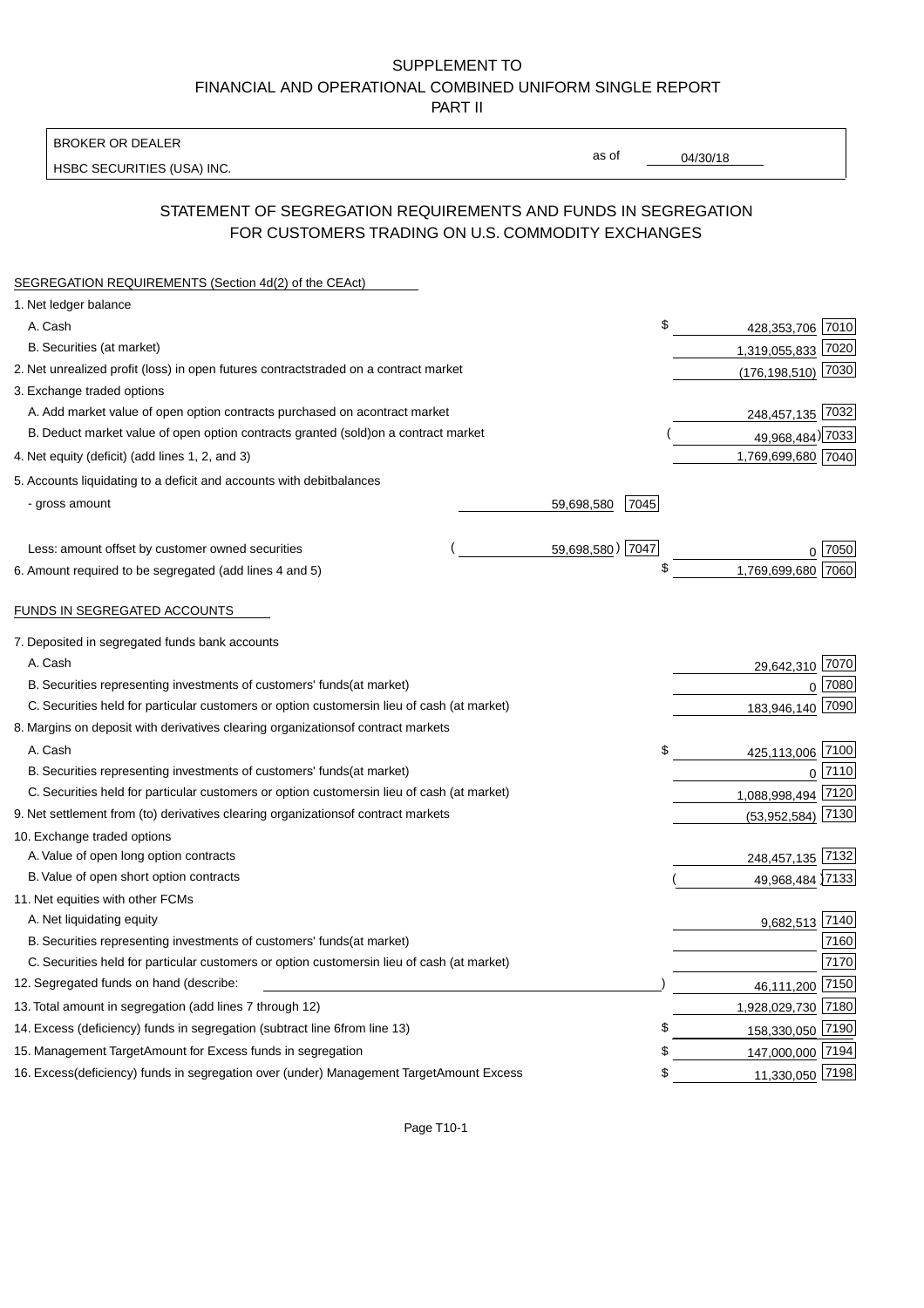PART II

| <b>BROKER OR DEALER</b>                           |                                                                                                          |                   |      |
|---------------------------------------------------|----------------------------------------------------------------------------------------------------------|-------------------|------|
| HSBC SECURITIES (USA) INC.                        |                                                                                                          | as of<br>04/30/18 |      |
|                                                   | STATEMENT OF SEGREGATION REQUIREMENTS AND FUNDS IN SEGREGATION<br>FOR CUSTOMERS' DEALER OPTIONS ACCOUNTS |                   |      |
| 1. Amount required to be segregated in accordance |                                                                                                          |                   |      |
| with Commission regulation 32.6                   |                                                                                                          | \$                | 7200 |
| 2. Funds in segregated accounts                   |                                                                                                          |                   |      |
| A. Cash                                           | \$                                                                                                       | 7210              |      |
| B. Securities (at market)                         |                                                                                                          | 7220              |      |
| C. Total                                          |                                                                                                          |                   | 7230 |
| 3. Excess (deficiency) funds in segregation       |                                                                                                          |                   |      |

(subtract line 2.C from line 1)  $\frac{1}{240}$ 

 $\frac{1}{1}$ 

 $\overline{\mathsf{I}}$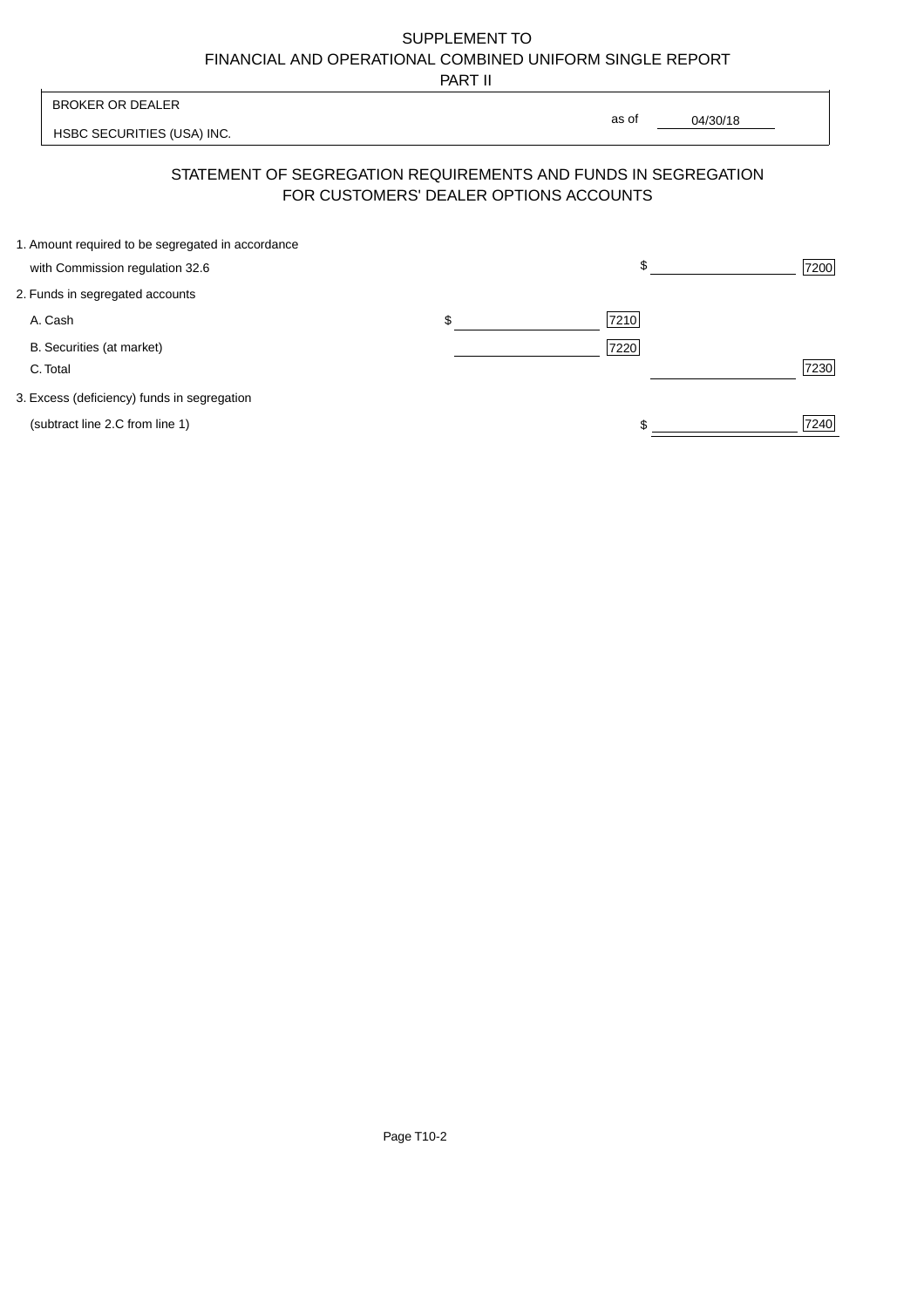PART II

HSBC SECURITIES (USA) INC. The state of the second second second second second second second second second second second second second second second second second second second second second second second second second sec BROKER OR DEALER

as of

### STATEMENT OF SECURED AMOUNTS AND FUNDS HELD IN SEPARATE ACCOUNTS PURSUANT TO COMMISSION REGULATION 30.7

### FOREIGN FUTURES AND FOREIGN OPTIONS SECURED AMOUNTS

| Amount required to be set aside pursuant to law, rule or<br>regulation of a foreign government<br>or a rule of a self-regulatory organization authorized<br>thereunder                       |                |                                      | \$<br>O.                       | 7305         |
|----------------------------------------------------------------------------------------------------------------------------------------------------------------------------------------------|----------------|--------------------------------------|--------------------------------|--------------|
| 1. Net ledger balance - Foreign Futures and Foreign Option Trading - All Customers<br>A. Cash<br><b>B.</b> Securities<br>(at market)                                                         |                |                                      | \$<br>85,535,429<br>89,765,986 | 7315<br>7317 |
| 2. Net unrealized profit (loss) in open futures contracts traded on a foreign                                                                                                                | board of trade |                                      | (11, 927, 102)                 | 7325         |
| 3. Exchange traded options<br>A. Market value of open option contracts purchased on a foreign board of trade<br>B. Market value of open contracts granted (sold) on a foreign board of trade |                |                                      | 0<br><sup>0</sup>              | 7335<br>7337 |
| 4. Net equity (deficit) (add lines 1.2. and 3.)                                                                                                                                              |                |                                      | \$<br>163,374,313              | 7345         |
| 5. Accounts liquidating to a deficit and accounts with<br>debit balances - gross<br>amount<br>Less: amount offset by customer owned securities                                               | \$.            | 7351<br>3,849,281<br>3,849,281) 7352 |                                | 7354         |
| 6. Amount required to be set aside as the secured amount - Net Liquidating                                                                                                                   |                | Equity Method (add lines 4 and 5)    | \$<br>163,374,313              | 7355         |
| 7. Greater of amount required to be set aside pursuant to foreign jurisdiction (above) or                                                                                                    | line 6.        |                                      | \$<br>163,374,313              | 7360         |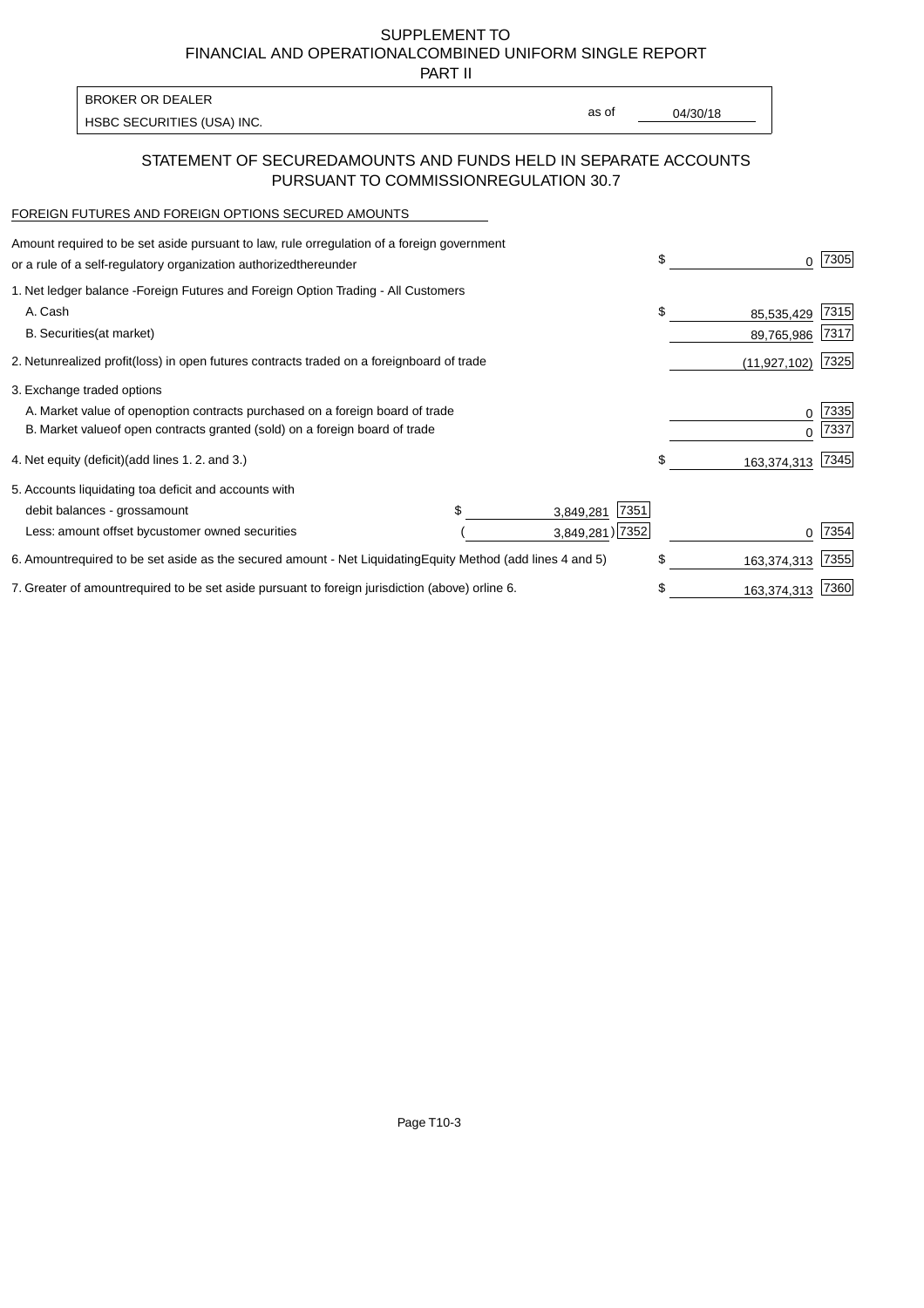PART II

| <b>BROKER OR DEALER</b>                                                                           |      |                     |                 |                  |
|---------------------------------------------------------------------------------------------------|------|---------------------|-----------------|------------------|
| HSBC SECURITIES (USA) INC.                                                                        |      | as of               | 04/30/18        |                  |
|                                                                                                   |      |                     |                 |                  |
| STATEMENT OF SECURED AMOUNTS AND FUNDS HELD IN SEPARATE<br>PURSUANT TO COMMISSION REGULATION 30.7 |      |                     | <b>ACCOUNTS</b> |                  |
| FUNDS DEPOSITED IN SEPARATE REGULATION 30.7 ACCOUNTS                                              |      |                     |                 |                  |
| 1. Cash in banks                                                                                  |      |                     |                 |                  |
| A. Banks located in the United States                                                             | \$   | 69,646,089 7500     |                 |                  |
| B. Other banks qualified under Regulation 30.7                                                    |      |                     |                 |                  |
| Name(s):<br><b>HARRIS TRUST</b>                                                                   | 7510 | $0$  7520 \$        |                 | 69,646,089 7530  |
| 2. Securities                                                                                     |      |                     |                 |                  |
| A. In safekeeping with banks located in the United States                                         | \$   | 43,409,693 7540     |                 |                  |
| 30.7<br>B. In safekeeping with other banks qualified under Regulation                             |      |                     |                 |                  |
| Name(s):<br><b>HARRIS TRUST</b>                                                                   | 7550 | $0$ 7560            |                 | 43,409,693 7570  |
| 3. Equities with registered futures commission merchants                                          |      |                     |                 |                  |
| A. Cash                                                                                           | \$   | $0$ 7580            |                 |                  |
| <b>B.</b> Securities                                                                              |      | $0$ 7590            |                 |                  |
| C. Unrealized gain (loss) on open futures contracts                                               |      | $0$ 7600            |                 |                  |
| D. Value of long option contracts                                                                 |      | $0^{7610}$          |                 |                  |
| E. Value of short option contracts                                                                |      | $0)$ 7615           |                 | 0 7620           |
| 4. Amounts held by clearing organizations of foreign boards of<br>trade                           |      |                     |                 |                  |
| Name(s):                                                                                          | 7630 |                     |                 |                  |
| A. Cash                                                                                           | \$   | 7640                |                 |                  |
| <b>B.</b> Securities                                                                              |      | 7650                |                 |                  |
| C. Amount due to (from) clearing organizations - daily<br>variation                               |      | 7660                |                 |                  |
| D. Value of long option contracts                                                                 |      | 7670                |                 |                  |
| E. Value of short option contracts                                                                |      | ) 7675              |                 | 7680             |
| 5. Amounts held by members of foreign boards of trade<br>Name(s):                                 | 7690 |                     |                 |                  |
| A. Cash                                                                                           | \$   | 55,317,332 7700     |                 |                  |
| <b>B.</b> Securities                                                                              |      | 46,356,293 7710     |                 |                  |
| C. Unrealized gain (loss) on open futures contracts                                               |      | $(11,927,102)$ 7720 |                 |                  |
| D. Value of long option contracts                                                                 |      | $0$ 7730            |                 |                  |
| E. Value of short option contracts                                                                |      | $_0$ ) 7735         |                 | 89,746,523 7740  |
| 6. Amounts with other depositories designated by a foreign<br>board of trade<br>Name(s):          | 7750 |                     |                 | 0 7760           |
| 7. Segregated funds on hand (describe:                                                            |      |                     |                 | 0 7765           |
| 8. Total funds in separate section 30.7 accounts                                                  |      |                     | \$              | 202,802,305 7770 |
| 9. Excess (deficiency) set Aside Funds for Secured Amount (subtract Line 7 Secured                |      |                     |                 |                  |
| Statement page T10-3 from Line 8)                                                                 |      |                     | \$              | 39,427,992 7380  |
| 10. Management Target Amount for Excess funds in separate section 30.7 accounts                   |      |                     | \$              | 25,000,000 7780  |
| 11. Excess (deficiency) funds in separate 30.7 accounts over (under) Management Target            |      |                     | \$              | 14,427,992 7785  |
|                                                                                                   |      |                     |                 |                  |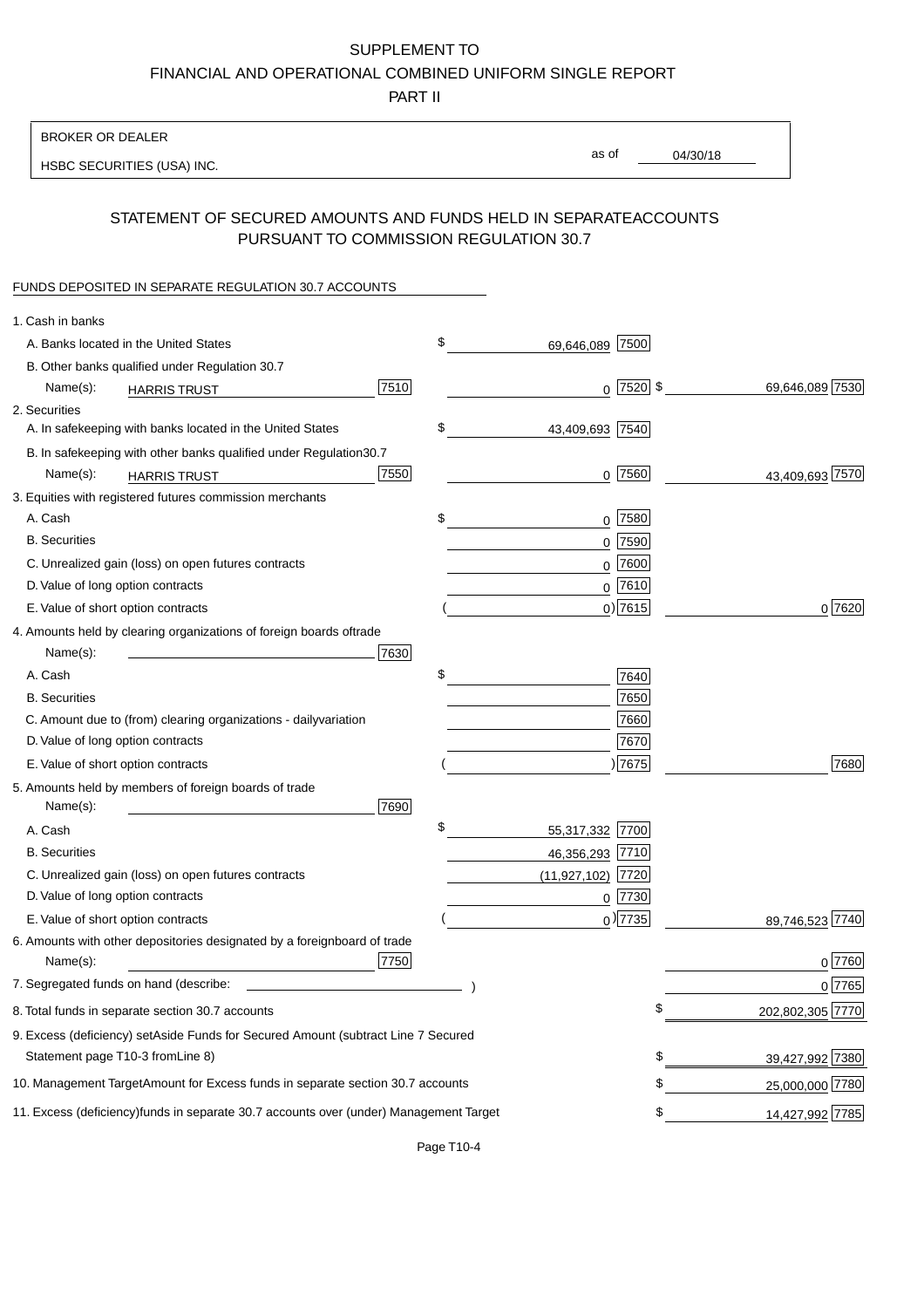PART II

HSBC SECURITIES (USA) INC. The contract of the contract of the contract of the contract of the contract of the contract of the contract of the contract of the contract of the contract of the contract of the contract of the BROKER OR DEALER

as of

### STATEMENT OF CLEARED SWAPS CUSTOMER SEGREGATION REQUIREMENTS AND FUNDS IN CLEARED SWAPS CUSTOMER ACCOUNTS UNDER 4D(F) OF THE CEA

| <b>Cleared Swaps Customer Requirements</b>                                                                  |    |                       |
|-------------------------------------------------------------------------------------------------------------|----|-----------------------|
| 1. Net ledger balance                                                                                       |    |                       |
| A. Cash                                                                                                     | \$ | 8500<br>(17,686,554)  |
| B. Securities (at market)                                                                                   |    | 413,409,724 8510      |
| 2. Net unrealized profit (loss) in open cleared swaps                                                       |    | 508,717,175 8520      |
| 3. Cleared swaps options                                                                                    |    |                       |
| A. Market value of open cleared swaps option contracts purchased                                            |    | 0   8530              |
| B. Market value of open cleared swaps option contracts granted (sold)                                       |    | $0)$ 8540             |
| 4. Net equity (deficit) (add lines 1, 2, and 3)                                                             | \$ | 904,440,345 8550      |
| 5. Accounts liquidating to a deficit and accounts with                                                      |    |                       |
| 8,126,448 8560<br>debit balances - gross<br>\$<br>amount                                                    |    |                       |
| 8,126,448) 8570<br>Less: amount offset by customer owned securities                                         |    | 0 8580                |
| 6. Amount required to be segregated for cleared swaps customers (add lines 4 and 5)                         | \$ | 904,440,345 8590      |
| Funds in Cleared Swaps Customer Segregated Accounts                                                         |    |                       |
| 7. Deposited in cleared swaps customer segregated accounts at banks                                         |    |                       |
| A. Cash                                                                                                     | \$ | 12,600,933 8600       |
| B. Securities representing investments of cleared swaps customers' funds (at market)                        |    | $0^{8610}$            |
| C. Securities held for particular cleared swaps customers in lieu of cash (at market)                       |    | 34,304,990 8620       |
| 8. Margins on deposit with derivatives clearing organizations in cleared swaps customer segregated accounts |    |                       |
| A. Cash                                                                                                     |    | 616,107,292 8630      |
| representing investments of cleared swaps customers' funds (at market)<br><b>B.</b> Securities              |    | 8640<br>0             |
| C. Securities held for particular cleared swaps customers in lieu of cash (at market)                       |    | 8650<br>379,104,734   |
| 9. Net settlement from (to) derivatives clearing organizations                                              |    | $(24, 574, 843)$ 8660 |
| 10. Cleared swaps options                                                                                   |    |                       |
| A. Value of open cleared swaps long option contracts                                                        |    | $0^{8670}$            |
| B. Value of open cleared swaps short option contracts                                                       |    | $0$ ) 8680            |
| 11. Net equities with other FCMs                                                                            |    |                       |
| A. Net liquidating equity                                                                                   |    | $0^{8690}$            |
| B. Securities representing investments of cleared swaps customers' funds (at market)                        |    | $0^{8700}$            |
| C. Securities held for particular cleared swaps customers in lieu of cash (at market)                       |    | 0 8710                |
| 12. Cleared swaps customer funds on hand (describe:                                                         |    | $0 \;  8715 $         |
| 13. Total amount in cleared swaps customer segregation (add lines 7 through 12)                             | S  | 1,017,543,106 8720    |
| 14. Excess (deficiency) funds in cleared swaps customer segregation (subtract line 6 from line 13)          |    | 113,102,761 8730      |
| 15. Management Target Amount for Excess funds in cleared swaps segregated accounts                          | \$ | 95,000,000 8760       |
| 16. Excess<br>(deficiency) funds in cleared swaps customer segregated accounts over                         |    |                       |
| <b>Management Target Excess</b><br>(under)                                                                  | \$ | 18,102,761 8770       |